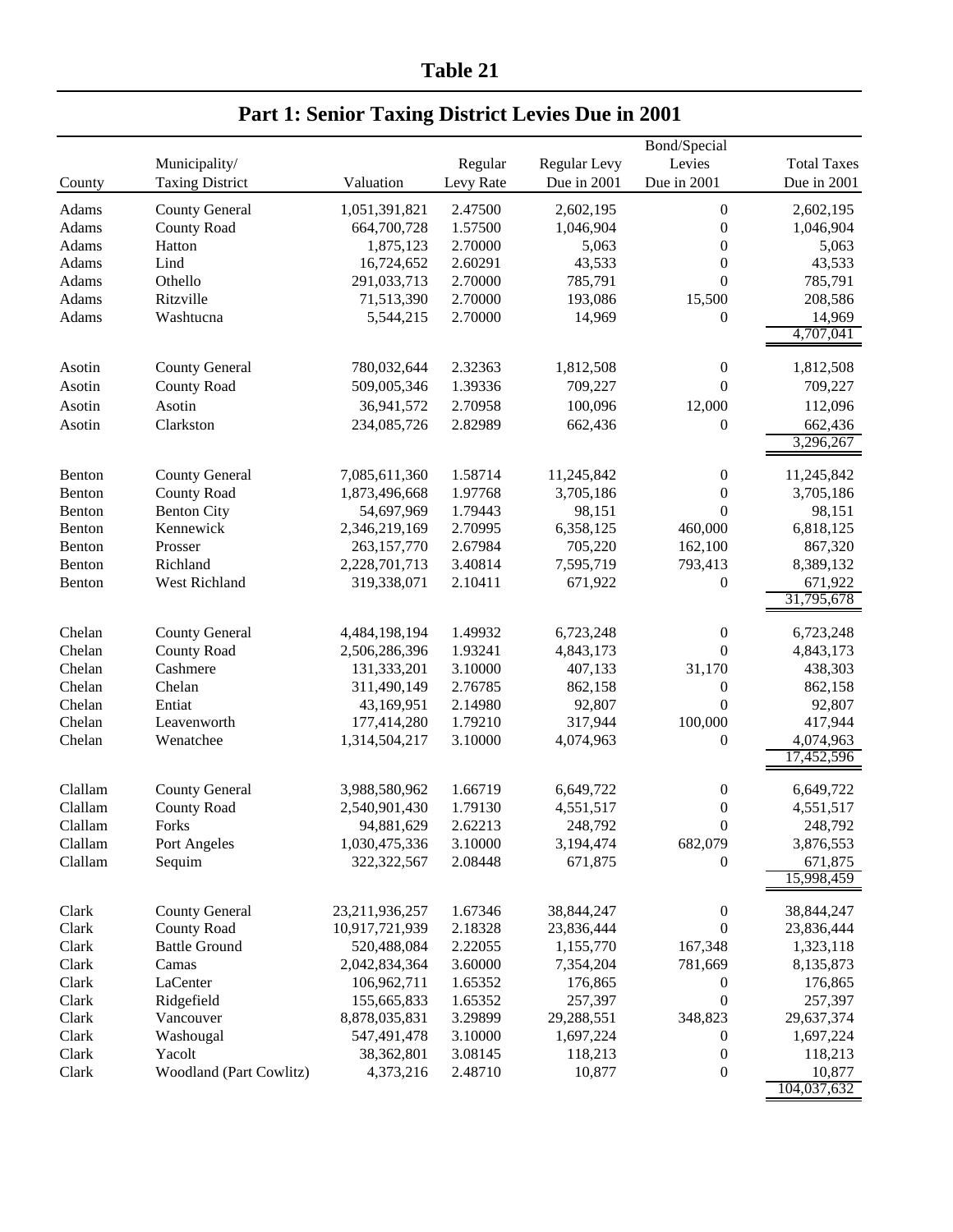|          |                        |               | Bond/Special |              |                  |                       |
|----------|------------------------|---------------|--------------|--------------|------------------|-----------------------|
|          | Municipality/          |               | Regular      | Regular Levy | Levies           | <b>Total Taxes</b>    |
| County   | <b>Taxing District</b> | Valuation     | Levy Rate    | Due in 2001  | Due in 2001      | Due in 2001           |
|          |                        |               |              |              |                  |                       |
| Columbia | <b>County General</b>  | 253,381,313   | 1.79237      | 454,154      | $\boldsymbol{0}$ | 454,154               |
| Columbia | <b>County Road</b>     | 168,896,651   | 2.22029      | 375,001      | $\boldsymbol{0}$ | 375,001               |
| Columbia | Dayton                 | 81,662,722    | 2.82528      | 230,720      | $\boldsymbol{0}$ | 230,720               |
| Columbia | Starbuck               | 2,821,940     | 1.80725      | 5,100        | 0                | 5,100                 |
|          |                        |               |              |              |                  | 1,064,975             |
| Cowlitz  | <b>County General</b>  | 6,354,870,926 | 1.80000      | 11,438,768   | 0                | 11,438,768            |
| Cowlitz  | <b>County Road</b>     | 3,617,027,964 | 1.99940      | 7,231,886    | $\boldsymbol{0}$ | 7,231,886             |
| Cowlitz  | <b>Castle Rock</b>     | 77,426,065    | 3.03190      | 234,748      | 37,502           | 272,250               |
| Cowlitz  | Kalama                 | 109,640,639   | 1.95960      | 214,852      | $\boldsymbol{0}$ | 214,852               |
|          | Kelso                  |               |              |              | 85,695           |                       |
| Cowlitz  |                        | 506,283,390   | 2.18380      | 1,105,622    |                  | 1,191,317             |
| Cowlitz  | Longview               | 1,767,279,340 | 3.46800      | 6,128,925    | 0                | 6,128,925             |
| Cowlitz  | Woodland (Part Clark)  | 277,213,528   | 2.48710      | 689,458      | 0                | 689,458<br>27,167,456 |
|          |                        |               |              |              |                  |                       |
| Douglas  | <b>County General</b>  | 1,793,318,995 | 1.80000      | 3,227,974    | 0                | 3,227,974             |
| Douglas  | <b>County Road</b>     | 1,331,084,267 | 2.25000      | 2,994,940    | 0                | 2,994,940             |
| Douglas  | Bridgeport             | 27,999,847    | 3.04810      | 85,346       | $\boldsymbol{0}$ | 85,346                |
| Douglas  | East Wenatchee         | 353,291,322   | 2.03220      | 717,959      | $\boldsymbol{0}$ | 717,959               |
| Douglas  | Mansfield              | 8,844,764     | 3.15450      | 27,901       | 0                | 27,901                |
| Douglas  | Rock Island            | 23,189,280    | 2.60000      | 60,292       | $\boldsymbol{0}$ | 60,292                |
| Douglas  | Waterville             | 41,244,066    | 2.61900      | 108,018      | $\boldsymbol{0}$ | 108,018               |
| Douglas  | Coulee Dam             | 7,665,449     | 3.10000      | 23,762       | $\boldsymbol{0}$ | 23,762                |
|          | (Part Grant, Okanogan) |               |              |              |                  | 7,246,192             |
| Ferry    | <b>County General</b>  | 323,833,920   | 1.86250      | 603,164      | 41,232           | 644,396               |
| Ferry    | <b>County Road</b>     | 294,420,533   | 2.25000      | 662,462      | 0                | 662,462               |
| Ferry    | Republic               | 29,413,387    | 3.10000      | 91,188       | $\boldsymbol{0}$ | 91,188                |
|          |                        |               |              |              |                  | 1,398,046             |
|          |                        |               |              |              |                  |                       |
| Franklin | <b>County General</b>  | 2,165,262,806 | 2.06000      | 4,460,441    | 348,163          | 4,808,604             |
| Franklin | <b>County Road</b>     | 1,018,268,449 | 1.99000      | 2,026,354    | 0                | 2,026,354             |
| Franklin | Connell                | 102,044,209   | 2.66920      | 272,376      | 23,347           | 295,723               |
| Franklin | Kahlotus               | 3,153,016     | 3.37500      | 10,641       | 0                | 10,641                |
| Franklin | Mesa                   | 9,897,128     | 2.92020      | 28,902       | $\overline{0}$   | 28,902                |
| Franklin | Pasco                  | 1,031,900,004 | 3.04340      | 3,140,484    | 501,640          | 3.642.124             |
|          |                        |               |              |              |                  | 10,812,348            |
| Garfield | <b>County General</b>  | 141,180,216   | 1.95000      | 275,302      | $\boldsymbol{0}$ | 275,302               |
| Garfield | <b>County Road</b>     | 101,005,554   | 2.10000      | 212,112      | $\boldsymbol{0}$ | 212,112               |
| Garfield | Pomeroy                | 40,174,662    | 3.37500      | 135,589      | $\boldsymbol{0}$ | 135,589               |
|          |                        |               |              |              |                  | 623,003               |
| Grant    | <b>County General</b>  | 3,998,031,570 | 1.78110      | 7,120,894    | 0                | 7,120,894             |
| Grant    | <b>County Road</b>     | 2,568,038,844 | 2.24760      | 5,771,924    | 0                | 5,771,924             |
| Grant    | <b>Coulee City</b>     | 18,251,740    | 3.24400      | 59,209       | 0                | 59,209                |
| Grant    | <b>Electric City</b>   | 23,101,889    | 3.10000      | 71,616       | $\boldsymbol{0}$ | 71,616                |
| Grant    | Ephrata                | 239,607,153   | 3.23540      | 775,225      | 36,018           | 811,243               |
| Grant    | George                 | 8,201,994     | 3.10000      | 25,426       | 0                | 25,426                |
| Grant    | <b>Grand Coulee</b>    | 25,144,996    | 3.10000      | 77,949       | 0                | 77,949                |
| Grant    | Hartline               | 3,284,040     | 3.37500      | 11,084       | $\boldsymbol{0}$ | 11,084                |
|          |                        |               |              |              |                  |                       |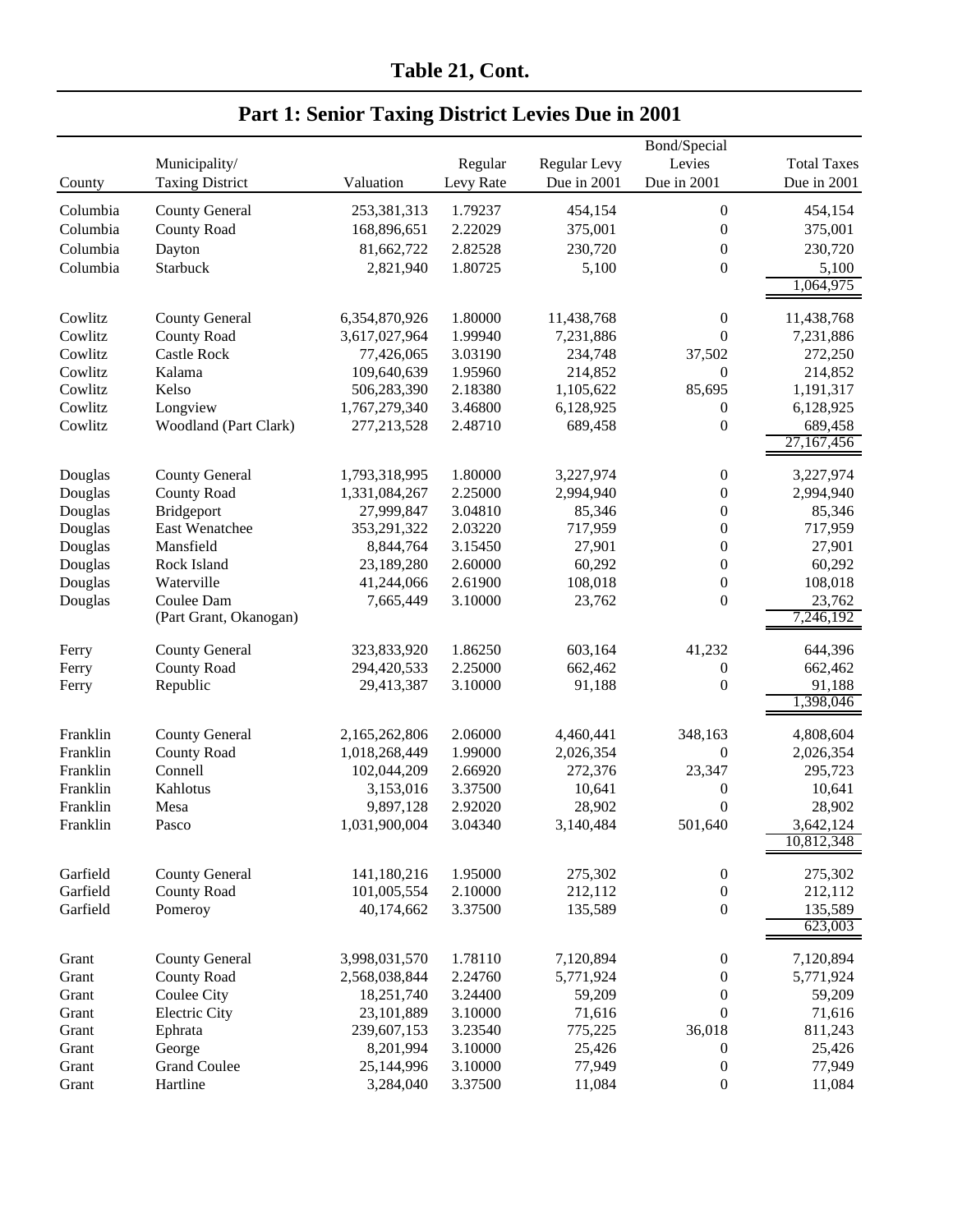|               |                          |                    |           |              | Bond/Special     |                         |
|---------------|--------------------------|--------------------|-----------|--------------|------------------|-------------------------|
|               | Municipality/            |                    | Regular   | Regular Levy | Levies           | <b>Total Taxes</b>      |
| County        | <b>Taxing District</b>   | Valuation          | Levy Rate | Due in 2001  | Due in 2001      | Due in 2001             |
|               |                          |                    |           |              |                  |                         |
| Grant - Cont. |                          |                    |           |              |                  |                         |
| Grant         | Krupp(Marlin)            | 2,660,918          | 3.31270   | 8,815        | $\boldsymbol{0}$ | 8,815                   |
| Grant         | Mattawa                  | 22,071,686         | 3.06040   | 67,548       | $\boldsymbol{0}$ | 67,548                  |
| Grant         | Moses Lake               | 675,119,443        | 3.07570   | 2,076,465    | $\boldsymbol{0}$ | 2,076,465               |
| Grant         | Quincy                   | 238, 373, 301      | 3.10000   | 738,957      | 225,017          | 963,974                 |
| Grant         | <b>Royal City</b>        | 25,003,615         | 1.85660   | 46,422       | $\boldsymbol{0}$ | 46,422                  |
| Grant         | Soap Lake                | 43,852,662         | 2.42700   | 106,430      | 20,003           | 126,433                 |
| Grant         | Warden                   | 99,223,742         | 2.35170   | 233,344      | $\boldsymbol{0}$ | 233,344                 |
| Grant         | Wilson Creek             | 5,083,987          | 3.37500   | 17,158       | $\boldsymbol{0}$ | 17,158                  |
| Grant         | Coulee Dam               | 1,011,560          | 3.10000   | 3,136        | $\boldsymbol{0}$ | 3,136                   |
|               | (part Douglas, Okanogan) |                    |           |              |                  | 17,492,640              |
| Grays Harbor  | <b>County General</b>    | 3,563,250,996      | 1.80000   | 6,414,192    | $\boldsymbol{0}$ | 6,414,192               |
| Grays Harbor  | <b>County Road</b>       | 1,385,764,739      | 2.22560   | 3,084,197    | $\theta$         | 3,084,197               |
| Grays Harbor  | Aberdeen                 | 666,042,138        | 3.02820   | 2,016,909    | 699,693          | 2,716,602               |
| Grays Harbor  | Cosmopolis               | 122,299,877        | 3.10000   | 379,130      | 134,960          | 514,090                 |
| Grays Harbor  | Elma                     | 140,488,841        | 3.10000   | 435,515      | 60,009           | 495,524                 |
| Grays Harbor  | Hoquiam                  | 302,777,671        | 3.60000   | 1,089,999    | 185,090          | 1,275,089               |
| Grays Harbor  | McCleary                 | 55,751,896         | 3.10000   | 172,831      | 64,122           | 236,953                 |
|               | Montesano                |                    | 2.76810   | 454,291      | 188,025          | 642,316                 |
| Grays Harbor  | Oakville                 | 164,116,831        |           |              |                  |                         |
| Grays Harbor  |                          | 22,329,979         | 2.21980   | 49,568       | $\boldsymbol{0}$ | 49,568                  |
| Grays Harbor  | Westport                 | 136,263,250        | 2.92870   | 399,074      | 19,582           | 418,656                 |
| Grays Harbor  | Ocean Shores             | 567,415,774        | 2.81990   | 1,600,066    | 318,322          | 1,918,388<br>17,765,575 |
|               |                          |                    |           |              |                  |                         |
| Island        | <b>County General</b>    | 6,519,692,207      | 0.87533   | 5,706,882    | $\boldsymbol{0}$ | 5,706,882               |
| Island        | <b>County Road</b>       | 5,401,168,356      | 1.02338   | 5,527,447    | $\boldsymbol{0}$ | 5,527,447               |
| Island        | Coupeville               | 124,055,012        | 1.87077   | 232,078      | $\boldsymbol{0}$ | 232,078                 |
| Island        | Langley                  | 120,594,319        | 0.54942   | 66,257       | $\theta$         | 66,257                  |
| Island        | Oak Harbor               | 873, 874, 520      | 2.91459   | 2,546,986    | 380,306          | 2,927,292               |
|               |                          |                    |           |              |                  | 14,459,956              |
|               |                          |                    |           |              |                  |                         |
| Jefferson     | <b>County General</b>    | 2,445,042,860      | 1.98394   | 4,850,818    | $\boldsymbol{0}$ | 4,850,818               |
| Jefferson     | <b>County Road</b>       | 1,846,496,735      | 1.41308   | 2,609,247    | $\boldsymbol{0}$ | 2,609,247               |
| Jefferson     | Port Townsend            | 598,546,125        | 2.22830   | 1,333,740    | $\theta$         | 1,333,740               |
|               |                          |                    |           |              |                  | 8,793,805               |
| King          | <b>County General</b>    | 187, 181, 000, 752 | 1.34483   | 251,910,900  | 38,458,616       | 290,369,516             |
| King          | <b>County Road</b>       | 29,495,903,549     | 1.72628   | 50,937,059   | $\boldsymbol{0}$ | 50,937,059              |
| King          | Algona                   | 251,705,711        | 1.93153   | 487,224      | $\boldsymbol{0}$ | 487,224                 |
| King          | Auburn (Part Pierce)     | 3,725,634,388      | 2.98932   | 11,139,689   | $\boldsymbol{0}$ | 11,139,689              |
| King          | <b>Beaux Arts</b>        | 57,338,178         | 0.88598   | 50,801       | $\theta$         | 50,801                  |
| King          | Bellevue                 | 17,604,946,597     | 1.33946   | 23,594,804   | 2,529,196        | 26,124,000              |
| King          | <b>Black Diamond</b>     | 334, 335, 417      | 2.19605   | 734,473      | $\boldsymbol{0}$ | 734,473                 |
|               |                          |                    | 1.70846   | 2,699,626    | 395,022          |                         |
| King          | Bothell                  | 1,578,476,621      |           |              |                  | 3,094,648               |
|               | (Part Snohomish)         |                    |           |              |                  |                         |
| King          | Carnation                | 124,478,830        | 1.61730   | 201,320      | $\boldsymbol{0}$ | 201,320                 |
| King          | Clyde Hill               | 731,565,367        | 0.91563   | 669,846      | $\boldsymbol{0}$ | 669,846                 |
| King          | Des Moines               | 1,642,337,445      | 1.49392   | 2,454,047    | 535,050          | 2,989,097               |
| King          | Duvall                   | 416,309,498        | 1.52724   | 635,805      | 0                | 635,805                 |
| King          | Enumclaw                 | 637,423,667        | 2.34009   | 1,492,416    | 123,899          | 1,616,315               |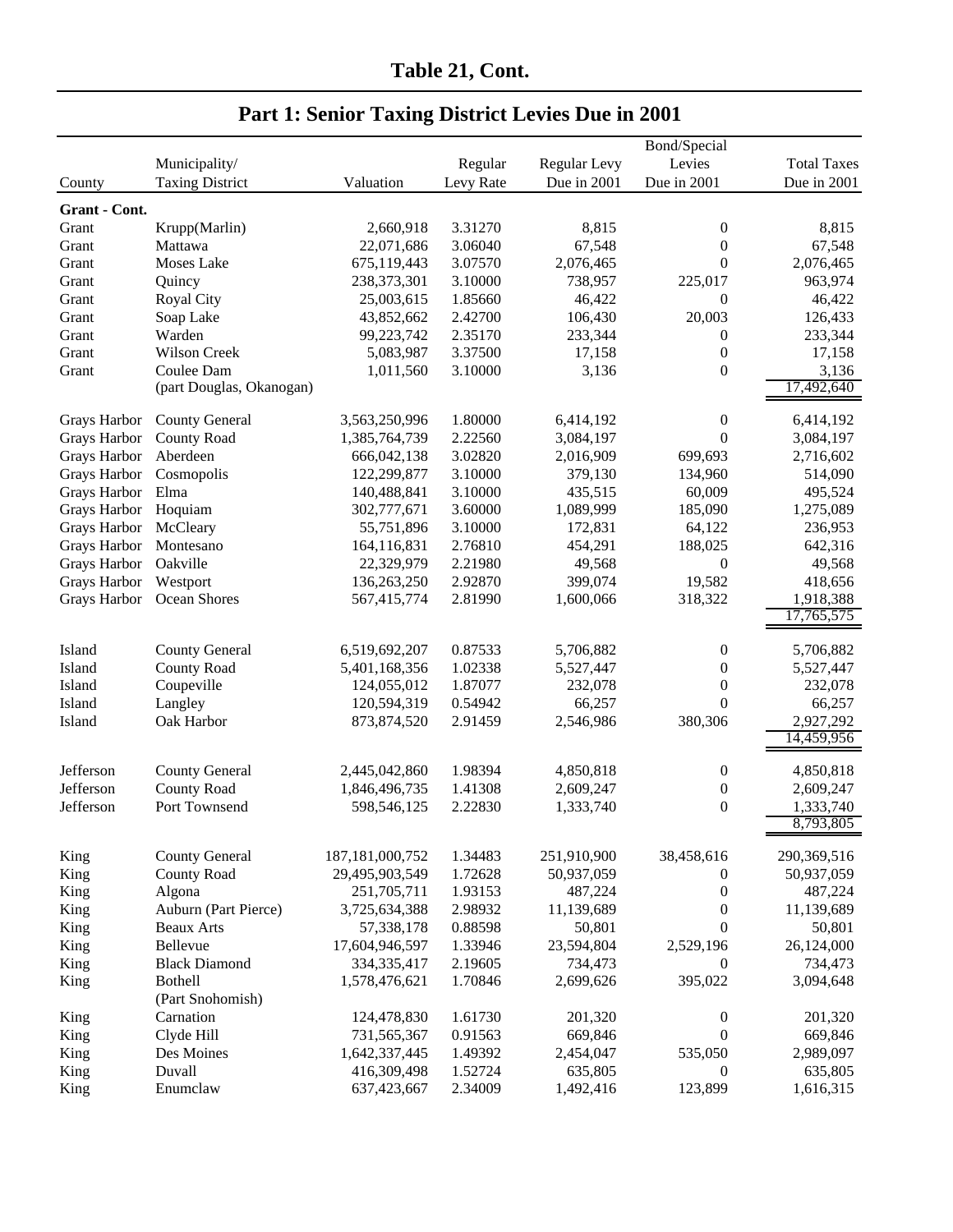## **Table 21, Cont.**

|              | Municipality/          |                | Regular   | Regular Levy | Bond/Special<br>Levies | <b>Total Taxes</b> |
|--------------|------------------------|----------------|-----------|--------------|------------------------|--------------------|
| County       | <b>Taxing District</b> | Valuation      | Levy Rate | Due in 2001  | Due in 2001            | Due in 2001        |
| King - Cont. |                        |                |           |              |                        |                    |
| King         | Hunts Point            | 448,317,082    | 0.47196   | 211,588      | $\boldsymbol{0}$       | 211,588            |
| King         | Issaquah               | 2,001,756,127  | 1.33097   | 2,664,936    | 761,007                | 3,425,943          |
| King         | Kent                   | 7,130,886,435  | 2.76525   | 19,764,402   | 1,700,008              | 21,464,410         |
| King         | Kirkland               | 5,964,274,658  | 1.42558   | 8,509,487    | 1,187,468              | 9,696,955          |
| King         | Lake Forest Park       | 1,280,944,441  | 1.80316   | 2,309,743    | 0                      | 2,309,743          |
| King         | Medina                 | 1,449,158,206  | 1.12664   | 1,632,674    | $\boldsymbol{0}$       | 1,632,674          |
| King         | Mercer Island          | 5,013,100,020  | 1.58054   | 7,924,985    | 274,991                | 8,199,976          |
| King         | Normandy Park          | 723,195,626    | 1.66859   | 1,206,713    | $\boldsymbol{0}$       | 1,206,713          |
| King         | North Bend             | 463,401,965    | 1.74661   | 809,381      | $\boldsymbol{0}$       | 809,381            |
| King         | Pacific (Part Pierce)  | 236,934,109    | 1.92569   | 457,017      | 70,705                 | 527,722            |
| King         | Redmond                | 7,159,906,657  | 1.45263   | 10,405,138   | 2,193,358              | 12,598,496         |
| King         | Renton                 | 4,999,597,222  | 3.27385   | 16,488,534   | 510,038                | 16,998,572         |
| King         | Seattle                | 65,084,935,080 | 2.48267   | 212,010,651  | 20,622,955             | 232,633,606        |
| King         | Skykomish              | 15,753,485     | 2.88641   | 45,471       | $\boldsymbol{0}$       | 45,471             |
| King         | Snoqualmie             | 423,229,823    | 2.67600   | 1,132,563    | $\boldsymbol{0}$       | 1,132,563          |
| King         | Tukwila                | 3,004,528,773  | 3.11256   | 9,353,487    | $\boldsymbol{0}$       | 9,353,487          |
| King         | <b>Yarrow Point</b>    | 397,193,223    | 0.92360   | 366,848      | $\boldsymbol{0}$       | 366,848            |
| King         | Milton (Part Pierce)   | 48,797,321     | 2.21681   | 108,174      | 15,751                 | 123,925            |
| King         | Federal Way            | 5,178,119,377  | 1.40944   | 7,305,894    | $\boldsymbol{0}$       | 7,305,894          |
| King         | Seatac                 | 2,899,746,676  | 2.85000   | 8,270,021    | $\boldsymbol{0}$       | 8,270,021          |
| King         | <b>Burien</b>          | 2,199,374,614  | 1.58846   | 3,493,834    | $\boldsymbol{0}$       | 3,493,834          |
| King         | Woodinville            | 1,440,245,529  | 1.59037   | 2,291,189    | $\boldsymbol{0}$       | 2,291,189          |
| King         | Newcastle              | 887,048,209    | 2.42055   | 2,152,001    | $\boldsymbol{0}$       | 2,152,001          |
| King         | Shoreline              | 4,192,734,305  | 1.52250   | 6,384,150    | $\boldsymbol{0}$       | 6,384,150          |
| King         | Covington              | 845,334,934    | 1.49034   | 1,260,215    | $\boldsymbol{0}$       | 1,260,215          |
| King         | Maple Valley           | 1,023,765,917  | 1.40000   | 1,434,285    | $\boldsymbol{0}$       | 1,434,285          |
| King         | Kenmore                | 1,621,415,994  | 1.60000   | 2,594,629    | $\boldsymbol{0}$       | 2,594,629          |
| King         | Sammamish              | 4,446,849,676  | 3.03561   | 13,500,045   | $\boldsymbol{0}$       | 13,500,045         |
|              |                        |                |           |              |                        | 760,474,129        |
| Kitsap       | <b>County General</b>  | 14,291,868,100 | 1.51813   | 21,696,847   | $\boldsymbol{0}$       | 21,696,847         |
| Kitsap       | <b>County Road</b>     | 9,085,684,526  | 1.98245   | 18,011,957   | $\mathbf{0}$           | 18,011,957         |
| Kitsap       | <b>Bremerton</b>       | 1,482,231,297  | 3.32500   | 4,877,748    | 226,005                | 5,103,753          |
| Kitsap       | Port Orchard           | 394,953,363    | 3.37500   | 1,332,968    | $\boldsymbol{0}$       | 1,332,968          |
| Kitsap       | Poulsbo                | 536,737,478    | 1.63911   | 879,773      | 161,223                | 1,040,996          |
| Kitsap       | Bainbridge Island      | 2,792,261,436  | 1.70862   | 4,770,901    | $\theta$               | 4,770,901          |
|              |                        |                |           |              |                        | 51,957,422         |
| Kittitas     | <b>County General</b>  | 2,175,470,313  | 1.43680   | 3,125,716    | $\boldsymbol{0}$       | 3,125,716          |
| Kittitas     | <b>County Road</b>     | 1,350,982,530  | 1.79440   | 2,424,203    | $\boldsymbol{0}$       | 2,424,203          |
| Kittitas     | Cle Elum               | 110,915,953    | 2.55590   | 283,490      | $\boldsymbol{0}$       | 283,490            |
| Kittitas     | Ellensburg             | 595,846,353    | 2.45230   | 1,461,194    | $\boldsymbol{0}$       | 1,461,194          |
| Kittitas     | Kittitas               | 33,873,064     | 2.68820   | 91,058       | $\boldsymbol{0}$       | 91,058             |
| Kittitas     | Roslyn                 | 58,461,827     | 1.59690   | 93,358       | $\boldsymbol{0}$       | 93,358             |
| Kittitas     | South Cle Elum         | 25,390,586     | 2.93260   | 74,460       | $\boldsymbol{0}$       | 74,460             |
|              |                        |                |           |              |                        | 7,553,479          |
| Klickitat    | <b>County General</b>  | 1,219,916,101  | 1.44085   | 1,757,714    | $\boldsymbol{0}$       | 1,757,714          |
| Klickitat    | <b>County Road</b>     | 941,791,021    | 1.89847   | 1,787,963    | $\boldsymbol{0}$       | 1,787,963          |
| Klickitat    | Bingen                 | 50,717,537     | 3.10000   | 157,224      | $\boldsymbol{0}$       | 157,224            |
|              |                        |                |           |              |                        |                    |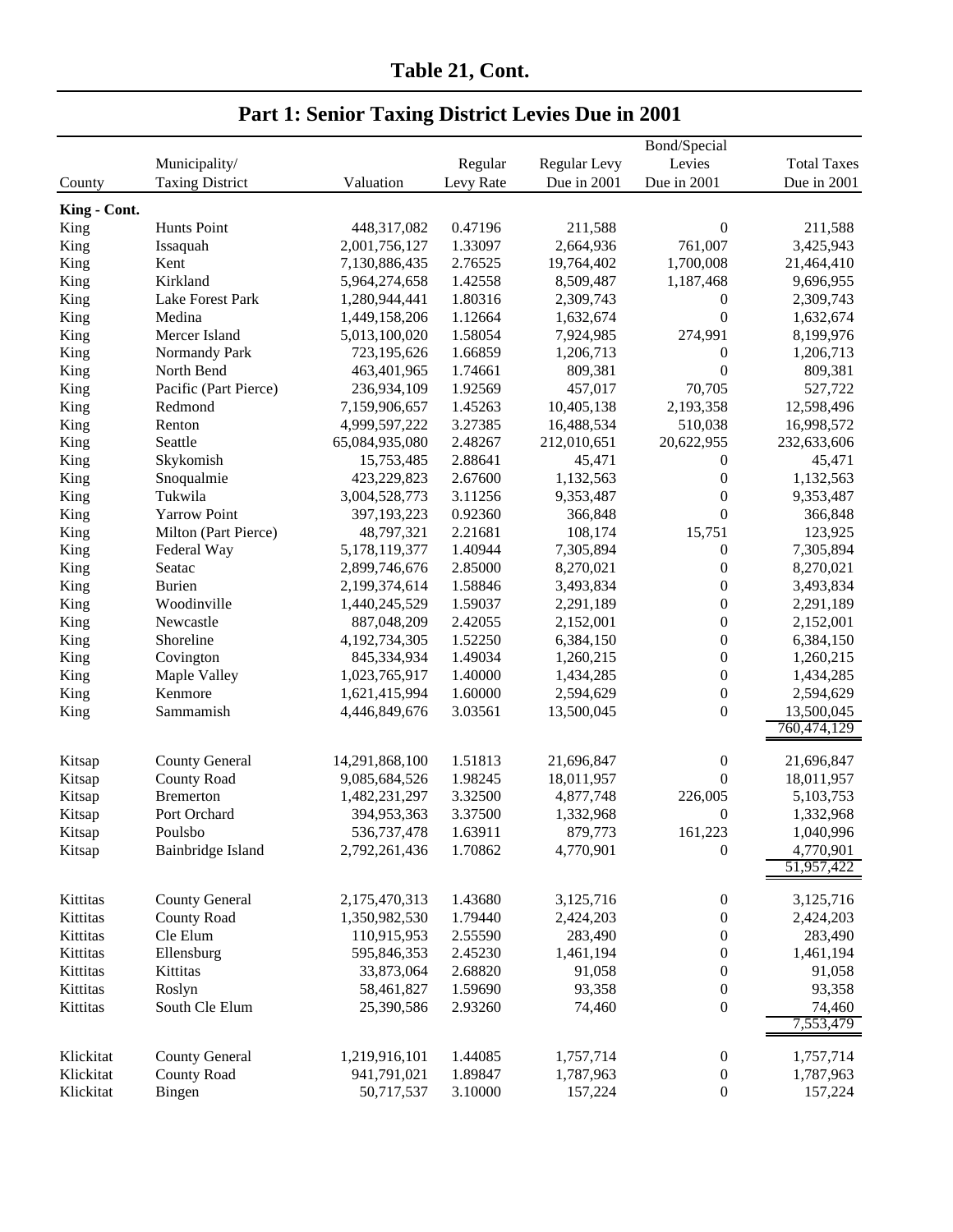|                    |                        | Bond/Special  |                    |                  |                                      |                    |  |  |
|--------------------|------------------------|---------------|--------------------|------------------|--------------------------------------|--------------------|--|--|
|                    | Municipality/          |               | Regular            | Regular Levy     | Levies                               | <b>Total Taxes</b> |  |  |
| County             | <b>Taxing District</b> | Valuation     | Levy Rate          | Due in 2001      | Due in 2001                          | Due in 2001        |  |  |
| Klickitat - Cont.  |                        |               |                    |                  |                                      |                    |  |  |
| Klickitat          | Goldendale             | 111,840,247   | 2.80487            | 313,697          | $\boldsymbol{0}$                     | 313,697            |  |  |
| Klickitat          | White Salmon           | 115,567,296   | 1.85490            | 214,366          | 71,295                               | 285,661            |  |  |
|                    |                        |               |                    |                  |                                      | 4,302,259          |  |  |
|                    |                        |               |                    |                  |                                      |                    |  |  |
| Lewis              | <b>County General</b>  | 3,994,690,359 | 1.61914            | 6,467,949        | $\boldsymbol{0}$                     | 6,467,949          |  |  |
| Lewis              | <b>County Road</b>     | 2,783,054,308 | 2.07719            | 5,780,932        | $\boldsymbol{0}$                     | 5,780,932          |  |  |
| Lewis              | Centralia              | 621,240,877   | 2.68588            | 1,668,576        | $\boldsymbol{0}$                     | 1,668,576          |  |  |
| Lewis              | Chehalis               | 365,422,079   | 2.56475            | 937,215          | $\boldsymbol{0}$                     | 937,215            |  |  |
| Lewis              | Morton                 | 52,057,507    | 3.25911            | 169,661          | $\boldsymbol{0}$                     | 169,661            |  |  |
| Lewis              | Mossyrock              | 14,829,074    | 2.53482            | 37,589           | $\boldsymbol{0}$                     | 37,589             |  |  |
| Lewis              | Napavine               | 52,606,758    | 2.30008            | 121,000          | $\boldsymbol{0}$                     | 121,000            |  |  |
| Lewis              | Pe Ell                 | 17,979,514    | 2.66971            | 48,000           | $\boldsymbol{0}$                     | 48,000             |  |  |
| Lewis              | Toledo                 | 23,693,406    | 2.22114            | 52,626           | $\boldsymbol{0}$                     | 52,626             |  |  |
| Lewis              | Vader                  | 17,320,966    | 3.13066            | 54,226           | $\boldsymbol{0}$                     | 54,226             |  |  |
| Lewis              | Winlock                | 46,485,870    | 2.44326            | 113,577          | $\boldsymbol{0}$                     | 113,577            |  |  |
|                    |                        |               |                    |                  |                                      | 15,451,351         |  |  |
|                    |                        |               |                    |                  |                                      |                    |  |  |
| Lincoln            | <b>County General</b>  | 726,552,386   | 2.35330<br>1.52519 | 1,709,796        | $\boldsymbol{0}$                     | 1,709,796          |  |  |
| Lincoln            | <b>County Road</b>     | 554,628,944   |                    | 845,914          | $\boldsymbol{0}$                     | 845,914<br>22,707  |  |  |
| Lincoln            | Almira                 | 8,546,977     | 2.65700            | 22,707           | $\boldsymbol{0}$                     |                    |  |  |
| Lincoln            | Creston                | 5,397,592     | 2.49030            | 13,442           | 9,688                                | 23,130             |  |  |
| Lincoln            | Davenport              | 59,982,729    | 2.81202            | 168,673          | $\boldsymbol{0}$                     | 168,673            |  |  |
| Lincoln            | Harrington             | 14,558,479    | 2.82170            | 41,080           | $\boldsymbol{0}$                     | 41,080             |  |  |
| Lincoln            | Odessa                 | 25,032,962    | 2.82170            | 70,635           | $\boldsymbol{0}$                     | 70,635             |  |  |
| Lincoln<br>Lincoln | Reardan                | 16,776,471    | 2.82170<br>2.82170 | 47,338<br>32,962 | $\boldsymbol{0}$<br>$\boldsymbol{0}$ | 47,338<br>32,962   |  |  |
|                    | Sprague<br>Wilbur      | 11,681,627    | 2.67685            | 80,163           |                                      | 80,163             |  |  |
| Lincoln            |                        | 29,946,605    |                    |                  | $\boldsymbol{0}$                     | 3,042,398          |  |  |
|                    |                        |               |                    |                  |                                      |                    |  |  |
| Mason              | <b>County General</b>  | 3,589,243,931 | 1.67804            | 6,022,895        | $\boldsymbol{0}$                     | 6,022,895          |  |  |
| Mason              | <b>County Road</b>     | 3,204,411,081 | 1.94023            | 6,217,294        | 0                                    | 6,217,294          |  |  |
| Mason              | Shelton                | 384,832,850   | 3.35088            | 1,289,529        | 240,328                              | 1,529,857          |  |  |
|                    |                        |               |                    |                  |                                      | 13,770,046         |  |  |
| Okanogan           | <b>County General</b>  | 1,980,762,170 | 1.74400            | 3,455,020        | $\boldsymbol{0}$                     | 3,455,020          |  |  |
| Okanogan           | <b>County Road</b>     | 1,350,492,767 | 2.10490            | 2,842,664        | $\boldsymbol{0}$                     | 2,842,664          |  |  |
| Okanogan           | <b>Brewster</b>        | 84,541,865    | 3.04860            | 257,722          | 12,006                               | 269,728            |  |  |
| Okanogan           | Conconully             | 11,209,792    | 2.11950            | 23,757           | $\boldsymbol{0}$                     | 23,757             |  |  |
| Okanogan           | Coulee Dam             | 22,365,115    | 3.10000            | 69,326           | 0                                    | 69,326             |  |  |
|                    | (Part Douglas, Grant)  |               |                    |                  |                                      |                    |  |  |
| Okanogan           | Elmer City             | 5,175,342     | 3.10000            | 16,040           | $\boldsymbol{0}$                     | 16,040             |  |  |
| Okanogan           | Nespelem               | 2,695,595     | 3.37500            | 9,097            | $\boldsymbol{0}$                     | 9,097              |  |  |
| Okanogan           | Okanogan               | 78,789,800    | 3.10000            | 244,510          | $\boldsymbol{0}$                     | 244,510            |  |  |
| Okanogan           | Omak                   | 183,409,531   | 3.02840            | 555,416          | $\boldsymbol{0}$                     | 555,416            |  |  |
| Okanogan           | Oroville               | 69,938,226    | 3.10000            | 216,793          | $\boldsymbol{0}$                     | 216,793            |  |  |
| Okanogan           | Pateros                | 34,088,202    | 3.03330            | 103,390          | $\boldsymbol{0}$                     | 103,390            |  |  |
| Okanogan           | Riverside              | 8,115,097     | 3.10000            | 25,136           | $\boldsymbol{0}$                     | 25,136             |  |  |
| Okanogan           | Tonasket               | 47,384,448    | 3.10000            | 146,875          | $\boldsymbol{0}$                     | 146,875            |  |  |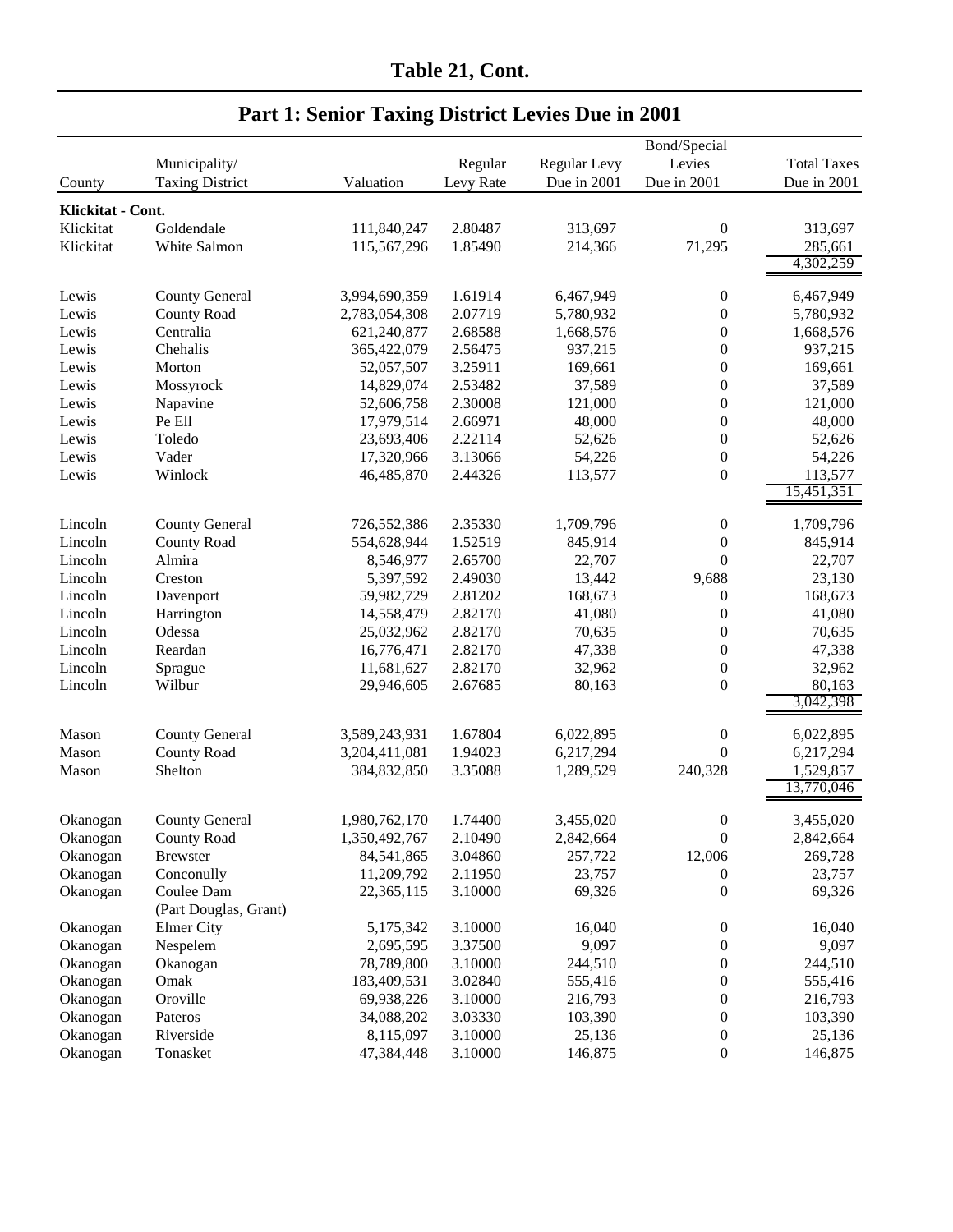|                  |                         | Bond/Special   |           |              |                                  |                    |  |  |
|------------------|-------------------------|----------------|-----------|--------------|----------------------------------|--------------------|--|--|
|                  | Municipality/           |                | Regular   | Regular Levy | Levies                           | <b>Total Taxes</b> |  |  |
| County           | <b>Taxing District</b>  | Valuation      | Levy Rate | Due in 2001  | Due in 2001                      | Due in 2001        |  |  |
|                  |                         |                |           |              |                                  |                    |  |  |
| Okanogan - Cont. |                         |                |           |              |                                  |                    |  |  |
| Okanogan         | Twisp                   | 41,014,514     | 3.10000   | 127,135      | $\boldsymbol{0}$                 | 127,135            |  |  |
| Okanogan         | Winthrop                | 41,541,876     | 2.43420   | 101,118      | $\boldsymbol{0}$                 | 101,118            |  |  |
|                  |                         |                |           |              |                                  | 8,206,005          |  |  |
| Pacific          | <b>County General</b>   | 1,553,757,128  | 1.78530   | 2,773,923    | 235,047                          | 3,008,970          |  |  |
| Pacific          | <b>County Road</b>      | 1,184,093,152  | 1.80300   | 2,134,920    | $\boldsymbol{0}$                 | 2,134,920          |  |  |
| Pacific          | Ilwaco                  | 54,961,636     | 2.03380   | 111,781      | 49,891                           | 161,672            |  |  |
| Pacific          | Long Beach              | 145,020,613    | 2.43380   | 352,951      | $\boldsymbol{0}$                 | 352,951            |  |  |
| Pacific          | Raymond                 | 105,341,404    | 3.35590   | 353,515      | $\boldsymbol{0}$                 | 353,515            |  |  |
| Pacific          | South Bend              | 64,340,323     | 2.90800   | 187,102      | $\boldsymbol{0}$                 | 187,102            |  |  |
|                  |                         |                |           |              |                                  | 6,199,130          |  |  |
|                  |                         |                |           |              |                                  |                    |  |  |
| Pend Oreille     | <b>County General</b>   | 664,000,587    | 1.75300   | 1,163,993    | $\boldsymbol{0}$                 | 1,163,993          |  |  |
| Pend Oreille     | County Road             | 576,279,342    | 2.20740   | 1,272,079    | $\boldsymbol{0}$                 | 1,272,079          |  |  |
| Pend Oreille     | Cusick                  | 4,512,740      | 2.23350   | 10,079       | $\boldsymbol{0}$                 | 10,079             |  |  |
| Pend Oreille     | Ione                    | 9,452,897      | 3.10000   | 29,304       | $\boldsymbol{0}$                 | 29,304             |  |  |
| Pend Oreille     | Metaline                | 3,566,948      | 2.21400   | 7,897        | $\boldsymbol{0}$                 | 7,897              |  |  |
| Pend Oreille     | <b>Metaline Falls</b>   | 5,469,997      | 3.10000   | 16,957       | $\boldsymbol{0}$                 | 16,957             |  |  |
| Pend Oreille     | Newport                 | 64,718,663     | 2.88410   | 186,655      | $\boldsymbol{0}$                 | 186,655            |  |  |
|                  |                         |                |           |              |                                  | 2,686,964          |  |  |
|                  |                         |                |           |              |                                  |                    |  |  |
| Pierce           | <b>County General</b>   | 41,464,254,654 | 1.74840   | 72,495,764   | $\boldsymbol{0}$<br>$\mathbf{0}$ | 72,495,764         |  |  |
| Pierce           | <b>County Road</b>      | 17,699,926,766 | 2.23790   | 39,610,341   |                                  | 39,610,341         |  |  |
| Pierce           | <b>Bonney Lake</b>      | 621,921,668    | 1.60000   | 995,075      | 360,603                          | 1,355,678          |  |  |
| Pierce           | <b>Buckley</b>          | 208,460,235    | 2.55200   | 531,990      | $\boldsymbol{0}$                 | 531,990            |  |  |
| Pierce           | Carbonado               | 22,051,297     | 1.74270   | 38,429       | $\boldsymbol{0}$                 | 38,429             |  |  |
| Pierce           | Dupont                  | 445,946,315    | 0.32880   | 146,627      | 36,655                           | 183,282            |  |  |
| Pierce           | Eatonville              | 107,661,721    | 2.34260   | 252,208      | $\boldsymbol{0}$                 | 252,208            |  |  |
| Pierce           | Fife                    | 884,205,730    | 1.25880   | 1,113,038    | $\boldsymbol{0}$                 | 1,113,038          |  |  |
| Pierce           | Fircrest                | 365,041,916    | 3.03600   | 1,108,266    | 84,974                           | 1,193,240          |  |  |
| Pierce           | Gig Harbor              | 743,414,971    | 1.57380   | 1,169,986    | $\theta$                         | 1,169,986          |  |  |
| Pierce           | Milton (Part King)      | 316,318,895    | 2.21681   | 701,216      | 102,359                          | 803,575            |  |  |
| Pierce           | Orting                  | 172,344,864    | 3.08770   | 532,149      | $\mathbf{0}$                     | 532,149            |  |  |
| Pierce           | Puyallup                | 2,317,390,705  | 3.10490   | 7,195,266    | 1,380,601                        | 8,575,867          |  |  |
| Pierce           | Roy                     | 13,560,554     | 2.52800   | 34,281       | $\theta$                         | 34,281             |  |  |
| Pierce           | Ruston                  | 44,186,178     | 3.08080   | 136,129      | $\boldsymbol{0}$                 | 136,129            |  |  |
| Pierce           | South Prairie           | 16,770,217     | 1.86340   | 31,250       | $\boldsymbol{0}$                 | 31,250             |  |  |
| Pierce           | Steilacoom              | 466,391,475    | 3.10000   | 1,445,814    | $\boldsymbol{0}$                 | 1,445,814          |  |  |
| Pierce           | Sumner                  | 736,462,486    | 2.95470   | 2,176,026    | $\boldsymbol{0}$                 | 2,176,026          |  |  |
| Pierce           | Tacoma                  | 10,671,428,893 | 3.59260   | 38,337,967   | 2,589,009                        | 40,926,976         |  |  |
| Pierce           | Wilkeson                | 19,058,462     | 1.89230   | 36,064       | 0                                | 36,064             |  |  |
| Pierce           | <b>University Place</b> | 1,699,263,621  | 1.57320   | 2,673,282    | $\boldsymbol{0}$                 | 2,673,282          |  |  |
| Pierce           | Edgewood                | 654,281,104    | 1.63090   | 1,067,067    | $\boldsymbol{0}$                 | 1,067,067          |  |  |
| Pierce           | Lakewood                | 3,135,426,086  | 1.52960   | 4,795,949    | $\boldsymbol{0}$                 | 4,795,949          |  |  |
| Pierce           | Pacific (Part King)     | 63,904,225     | 1.92569   | 123,061      | 19,296                           | 142,357            |  |  |
| Pierce           | Auburn (Part King)      | 38,244,067     | 2.98932   | 114,323      | $\theta$                         | 114,323            |  |  |
|                  |                         |                |           |              |                                  | 181,435,065        |  |  |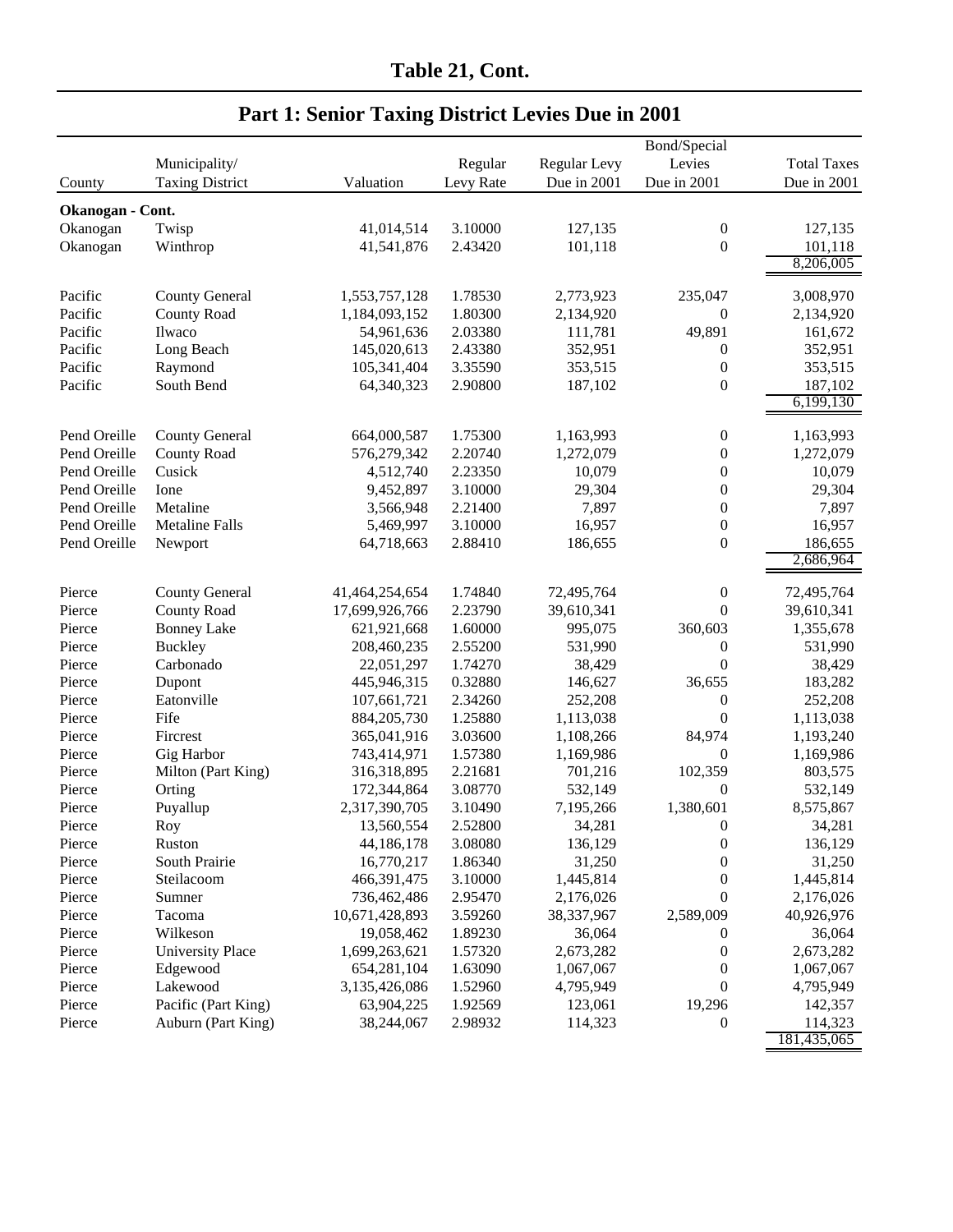|           |                        |                |           |                     | Bond/Special     |                          |
|-----------|------------------------|----------------|-----------|---------------------|------------------|--------------------------|
|           | Municipality/          |                | Regular   | <b>Regular Levy</b> | Levies           | <b>Total Taxes</b>       |
| County    | <b>Taxing District</b> | Valuation      | Levy Rate | Due in 2001         | Due in 2001      | Due in 2001              |
|           |                        |                |           |                     |                  |                          |
| San Juan  | <b>County General</b>  | 3,354,660,446  | 0.83995   | 2,817,746           | $\boldsymbol{0}$ | 2,817,746                |
| San Juan  | <b>County Road</b>     | 3,092,791,571  | 0.60471   | 1,870,241           | $\boldsymbol{0}$ | 1,870,241                |
| San Juan  | Friday Harbor          | 261,868,875    | 1.15158   | 301,562             | 37,800           | 339,362                  |
|           |                        |                |           |                     |                  | 5,027,349                |
| Skagit    | <b>County General</b>  | 7,884,022,993  | 1.74010   | 13,719,050          | $\boldsymbol{0}$ | 13,719,050               |
| Skagit    | <b>County Road</b>     | 4,088,874,460  | 2.05750   | 8,412,859           | $\boldsymbol{0}$ | 8,412,859                |
| Skagit    | Anacortes              | 1,310,040,109  | 2.23690   | 2,930,429           | 527,185          | 3,457,614                |
| Skagit    | <b>Burlington</b>      | 651,624,498    | 2.19460   | 1,430,055           | $\mathbf{0}$     | 1,430,055                |
| Skagit    | Concrete               | 40,507,379     | 3.37500   | 136,712             | 17,999           | 154,711                  |
| Skagit    | Hamilton               | 11,034,865     | 2.80010   | 30,899              | 0                | 30,899                   |
| Skagit    | LaConner               | 90,094,400     | 2.42970   | 218,902             | $\boldsymbol{0}$ | 218,902                  |
| Skagit    | Lyman                  | 12,577,502     | 1.75270   | 22,045              | $\overline{0}$   | 22,045                   |
| Skagit    | Mount Vernon           | 1,274,895,485  | 3.20840   | 4,090,375           | 507,320          | 4,597,695                |
| Skagit    | Sedro Wooley           | 404,374,295    | 2.71090   | 1,096,218           | 164,986          | 1,261,204                |
|           |                        |                |           |                     |                  | 33,305,034               |
|           |                        |                |           |                     |                  |                          |
| Skamania  | <b>County General</b>  | 722,186,727    | 1.67982   | 1,213,143           | $\boldsymbol{0}$ | 1,213,143                |
| Skamania  | <b>County Road</b>     | 591,690,389    | 1.65790   | 980,963             | $\boldsymbol{0}$ | 980,963                  |
| Skamania  | North Bonneville       | 33,390,424     | 2.92045   | 97,515              | $\boldsymbol{0}$ | 97,515                   |
| Skamania  | Stevenson              | 97,105,914     | 2.23788   | 217,311             | $\boldsymbol{0}$ | 217,311                  |
|           |                        |                |           |                     |                  | 2,508,932                |
|           |                        |                |           |                     |                  |                          |
| Snohomish | <b>County General</b>  | 42,501,694,594 | 1.47696   | 62,773,581          | $\boldsymbol{0}$ | 62,773,581               |
| Snohomish | <b>County Road</b>     | 18,701,465,820 | 1.97541   | 36,942,990          | $\overline{0}$   | 36,942,990               |
| Snohomish | Arlington              | 881,315,894    | 1.69065   | 1,490,000           | 139,995          | 1,629,995                |
| Snohomish | <b>Brier</b>           | 412,841,514    | 1.79875   | 742,598             | 31,543           | 774,141                  |
| Snohomish | Darrington             | 49,597,833     | 2.85862   | 141,781             | 18,595           | 160,376                  |
| Snohomish | Edmonds                | 3,260,973,309  | 2.20636   | 7,194,894           | 733,880          | 7,928,774                |
| Snohomish | Everett                | 7,107,344,735  | 3.60000   | 25,586,441          | 839,617          | 26,426,058               |
| Snohomish | Gold Bar               | 88, 355, 973   | 1.69768   | 150,000             | $\boldsymbol{0}$ | 150,000                  |
| Snohomish | <b>Granite Falls</b>   | 136,526,291    | 1.45642   | 198,839             | $\boldsymbol{0}$ | 198,839                  |
| Snohomish | Index                  | 11,407,223     | 1.66728   | 19,019              | $\boldsymbol{0}$ | 19,019                   |
| Snohomish | <b>Lake Stevens</b>    | 341,606,440    | 2.34105   | 799,718             | $\boldsymbol{0}$ | 799,718                  |
| Snohomish | Lynnwood               | 2,648,595,956  | 2.26027   | 5,986,542           | $\boldsymbol{0}$ | 5,986,542                |
| Snohomish | Marysville             | 1,428,346,755  | 2.80046   | 4,000,023           | 232,910          | 4,232,933                |
| Snohomish | Monroe                 | 869,521,692    | 1.94901   | 1,694,709           | 85,000           | 1,779,709                |
| Snohomish | Mountlake Terrace      | 1,116,279,769  | 2.31970   | 2,589,429           | 194,227          | 2,783,656                |
| Snohomish | Mukilteo               | 1,651,770,852  | 2.34946   | 3,880,769           | 671,000          | 4,551,769                |
| Snohomish | Snohomish              | 553,788,512    | 2.66169   | 1,474,011           | 55,000           | 1,529,011                |
| Snohomish | Stanwood               | 265,298,961    | 2.75966   | 732,135             | 233,563          | 965,698                  |
| Snohomish | Sultan                 | 210,448,543    | 2.12879   | 448,000             | 0                | 448,000                  |
| Snohomish | Woodway                | 199,643,521    | 1.62454   | 324,329             | $\boldsymbol{0}$ | 324,329                  |
| Snohomish | Mill Creek             | 994,223,406    | 3.13520   | 3,117,086           | $\boldsymbol{0}$ | 3,117,086                |
| Snohomish | Bothell (Part King)    | 1,572,341,595  | 1.70846   | 2,686,283           | 395,666          | 3,081,949<br>166,604,173 |
|           |                        |                |           |                     |                  |                          |
| Spokane   | <b>County General</b>  | 19,984,438,160 | 1.58479   | 31,671,145          | $\boldsymbol{0}$ | 31,671,145               |
| Spokane   | <b>County Road</b>     | 10,457,144,756 | 1.87539   | 19,611,235          | 0                | 19,611,235               |
| Spokane   | Airway Heights         | 115,615,380    | 3.09332   | 357,635             | 159,595          | 517,230                  |
| Spokane   | Cheney                 | 257,989,513    | 2.55705   | 659,693             | $\boldsymbol{0}$ | 659,693                  |
|           |                        |                |           |                     |                  |                          |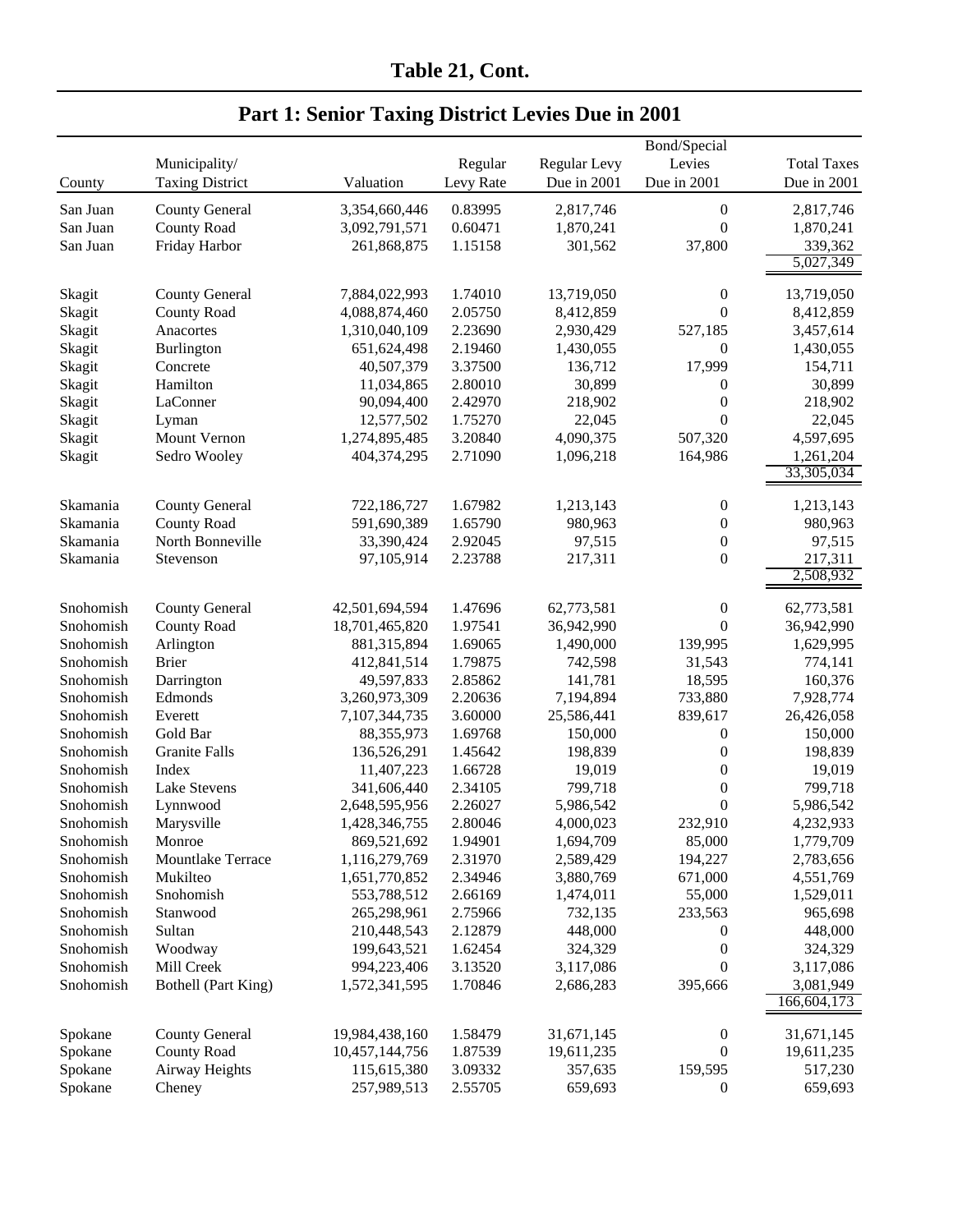|                 |                        |                |           |              | Bond/Special     |                    |
|-----------------|------------------------|----------------|-----------|--------------|------------------|--------------------|
|                 | Municipality/          |                | Regular   | Regular Levy | Levies           | <b>Total Taxes</b> |
| County          | <b>Taxing District</b> | Valuation      | Levy Rate | Due in 2001  | Due in 2001      | Due in 2001        |
| Spokane - Cont. |                        |                |           |              |                  |                    |
| Spokane         | Deer Park              | 110,224,603    | 2.95638   | 325,866      | 0                | 325,866            |
| Spokane         | Fairfield              | 20,191,987     | 3.37500   | 68,148       | 11,300           | 79,448             |
| Spokane         | Latah                  | 5,140,360      | 2.63989   | 13,570       | $\boldsymbol{0}$ | 13,570             |
| Spokane         | Medical Lake           | 89,889,101     | 2.89630   | 260,346      | $\boldsymbol{0}$ | 260,346            |
| Spokane         | Millwood               | 151,188,199    | 1.48360   | 224,303      | $\boldsymbol{0}$ | 224,303            |
| Spokane         | Rockford               | 16,214,407     | 3.10000   | 50,265       | 16,500           | 66,765             |
| Spokane         | Spangle                | 9,494,491      | 2.98605   | 28,351       | 21,737           | 50,088             |
| Spokane         | Spokane                | 8,748,314,494  | 3.44112   | 30,104,008   | 8,208,098        | 38,312,106         |
| Spokane         | Waverly                | 3,030,869      | 2.63291   | 7,980        | $\boldsymbol{0}$ | 7,980              |
|                 |                        |                |           |              |                  | 91,799,775         |
|                 |                        |                |           |              |                  |                    |
| <b>Stevens</b>  | <b>County General</b>  | 1,988,228,564  | 1.98790   | 3,952,400    | $\boldsymbol{0}$ | 3,952,400          |
| <b>Stevens</b>  | <b>County Road</b>     | 1,579,858,378  | 2.01290   | 3,180,097    | $\boldsymbol{0}$ | 3,180,097          |
| Stevens         | Chewelah               | 97,043,865     | 2.48790   | 241,435      | 11,167           | 252,602            |
| Stevens         | Colville               | 238,412,281    | 3.35650   | 800,231      | $\boldsymbol{0}$ | 800,231            |
| Stevens         | Kettle Falls           | 54,314,800     | 3.37500   | 183,312      | $\boldsymbol{0}$ | 183,312            |
| Stevens         | Marcus                 | 3,248,108      | 3.31510   | 10,768       | $\boldsymbol{0}$ | 10,768             |
| <b>Stevens</b>  | Northport              | 8,394,525      | 3.14250   | 26,380       | $\boldsymbol{0}$ | 26,380             |
| <b>Stevens</b>  | Springdale             | 6,956,607      | 1.82040   | 12,664       | $\boldsymbol{0}$ | 12,664             |
|                 |                        |                |           |              |                  | 8,418,454          |
| Thurston        | <b>County General</b>  | 12,207,783,715 | 1.83747   | 22,431,468   | $\boldsymbol{0}$ | 22,431,468         |
| Thurston        | <b>County Road</b>     | 6,464,593,448  | 2.03642   | 13,164,631   | $\boldsymbol{0}$ | 13,164,631         |
| Thurston        | Bucoda                 | 15,283,666     | 3.03128   | 46,329       | $\theta$         | 46,329             |
| Thurston        | Lacey                  | 1,699,347,399  | 3.03436   | 5,156,424    | 272,860          | 5,429,284          |
| Thurston        | Olympia                | 2,809,806,863  | 3.05823   | 8,593,031    | 152,690          | 8,745,721          |
| Thurston        | Rainier                | 52,633,300     | 2.06797   | 108,844      | $\boldsymbol{0}$ | 108,844            |
| Thurston        | Tenino                 | 54,894,018     | 3.05591   | 167,751      | 66,325           | 234,076            |
| Thurston        | Tumwater               | 925,064,759    | 2.85712   | 2,643,017    | 816,090          | 3,459,107          |
| Thurston        | Yelm                   | 186,160,262    | 3.08068   | 573,499      | $\boldsymbol{0}$ | 573,499            |
|                 |                        |                |           |              |                  | 54,192,959         |
|                 |                        |                |           |              |                  |                    |
| Wahkiakum       | <b>County General</b>  | 244,107,395    | 1.22873   | 299,942      | $\boldsymbol{0}$ | 299,942            |
| Wahkiakum       | <b>County Road</b>     | 214,909,600    | 1.54785   | 332,648      | $\boldsymbol{0}$ | 332,648            |
| Wahkiakum       | Cathlamet              | 29,197,795     | 1.74482   | 50,945       | $\theta$         | 50,945             |
|                 |                        |                |           |              |                  | 683,535            |
|                 |                        |                |           |              |                  |                    |
| Walla Walla     | <b>County General</b>  | 2,817,468,073  | 1.80000   | 5,071,443    | 293,584          | 5,365,027          |
| Walla Walla     | <b>County Road</b>     | 1,497,866,676  | 2.22320   | 3,330,057    | $\boldsymbol{0}$ | 3,330,057          |
| Walla Walla     | <b>College Place</b>   | 227, 217, 735  | 2.77290   | 630,052      | 157,774          | 787,826            |
| Walla Walla     | Prescott               | 7,230,350      | 3.37500   | 24,402       | $\boldsymbol{0}$ | 24,402             |
| Walla Walla     | Waitsburg              | 32,582,487     | 3.29270   | 107,284      | $\boldsymbol{0}$ | 107,284            |
| Walla Walla     | Walla Walla            | 1,052,570,825  | 3.10190   | 3,264,969    | $\boldsymbol{0}$ | 3,264,969          |
|                 |                        |                |           |              |                  | 12,879,565         |
| Whatcom         | <b>County General</b>  | 11,546,689,565 | 1.56020   | 18,015,145   | $\boldsymbol{0}$ | 18,015,145         |
| Whatcom         | <b>County Road</b>     | 5,736,323,810  | 2.15810   | 12,379,560   | $\boldsymbol{0}$ | 12,379,560         |
| Whatcom         | Bellingham             | 4,154,459,646  | 2.38553   | 12,278,630   | 722,808          | 13,001,438         |
| Whatcom         | Blaine                 | 397,116,454    | 1.64284   | 1,009,804    | 100,535          | 1,110,339          |
| Whatcom         | Everson                | 68,942,800     | 3.10000   | 213,723      | $\boldsymbol{0}$ | 213,723            |
|                 |                        |                |           |              |                  |                    |